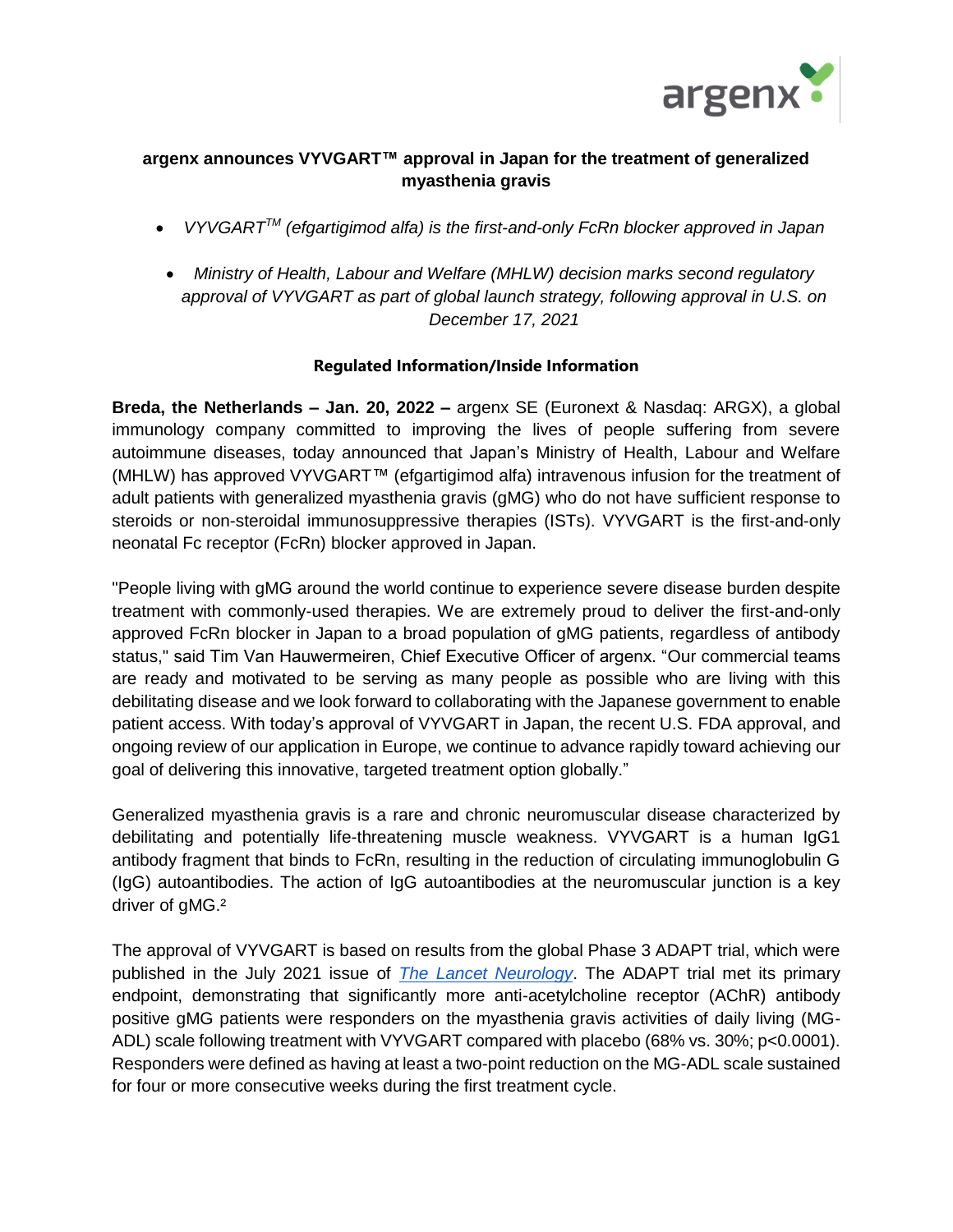There were also significantly more responders on the Quantitative Myasthenia Gravis (QMG) scale following treatment with VYVGART compared with placebo (63% vs. 14%; p<0.0001). Responders were defined as having at least a three-point reduction on the QMG scale sustained for four or more consecutive weeks during the first treatment cycle.

VYVGART had a demonstrated safety profile in the ADAPT clinical trial. The most common adverse events in ADAPT were respiratory tract infection (33% vs. 29% placebo), headache (32% vs. 29% placebo), and urinary tract infection (10% vs. 5% placebo).

VYVGART was approved by the U.S. Food and Drug Administration (FDA) on December 17, 2021 for the treatment of gMG in adult patients who are AChR antibody positive. A Marketing Authorization Application for efgartigimod for the treatment of gMG is currently under review by the European Medicines Agency (EMA), with a decision anticipated in the second half of 2022. argenx is evaluating efgartigimod in six high-need autoimmune conditions, set to expand to ten conditions by the end of 2022.

See the full [Prescribing Information](https://argenx.com/product/vyvgart-prescribing-information.pdf) for VYVGART in the U.S., which includes the below Important Safety Information. For more information related to VYVGART in Japan, visit argenx.jp.

# **IMPORTANT SAFETY INFORMATION (U.S. PRESCRIBING INFORMATION)**

## **What is VYVGARTTM (efgartigimod alfa-fcab)?**

VYVGART is a prescription medicine used to treat a condition called generalized myasthenia gravis, which causes muscles to tire and weaken easily throughout the body, in adults who are positive for antibodies directed toward a protein called acetylcholine receptor (anti-AChR antibody positive).

### **What is the most important information I should know about VYVGART?**

VYVGART may cause serious side effects, including:

- **Infection.** VYVGART may increase the risk of infection. In a clinical study, the most common infections were urinary tract and respiratory tract infections. More patients on VYVGART vs placebo had below normal levels for white blood cell counts, lymphocyte counts, and neutrophil counts. The majority of infections and blood side effects were mild to moderate in severity. Your health care provider should check you for infections before starting treatment, during treatment, and after treatment with VYVGART. Tell your health care provider if you have any history of infections. Tell your health care provider right away if you have signs or symptoms of an infection during treatment with VYVGART such as fever, chills, frequent and/or painful urination, cough, pain and blockage of nasal passages/sinus, wheezing, shortness of breath, fatigue, sore throat, excess phlegm, nasal discharge, back pain, and/or chest pain.
- **Undesirable immune reactions (hypersensitivity reactions).** VYVGART can cause the immune system to have undesirable reactions such as rashes, swelling under the skin, and shortness of breath. In clinical studies, the reactions were mild or moderate and occurred within 1 hour to 3 weeks of administration, and the reactions did not lead to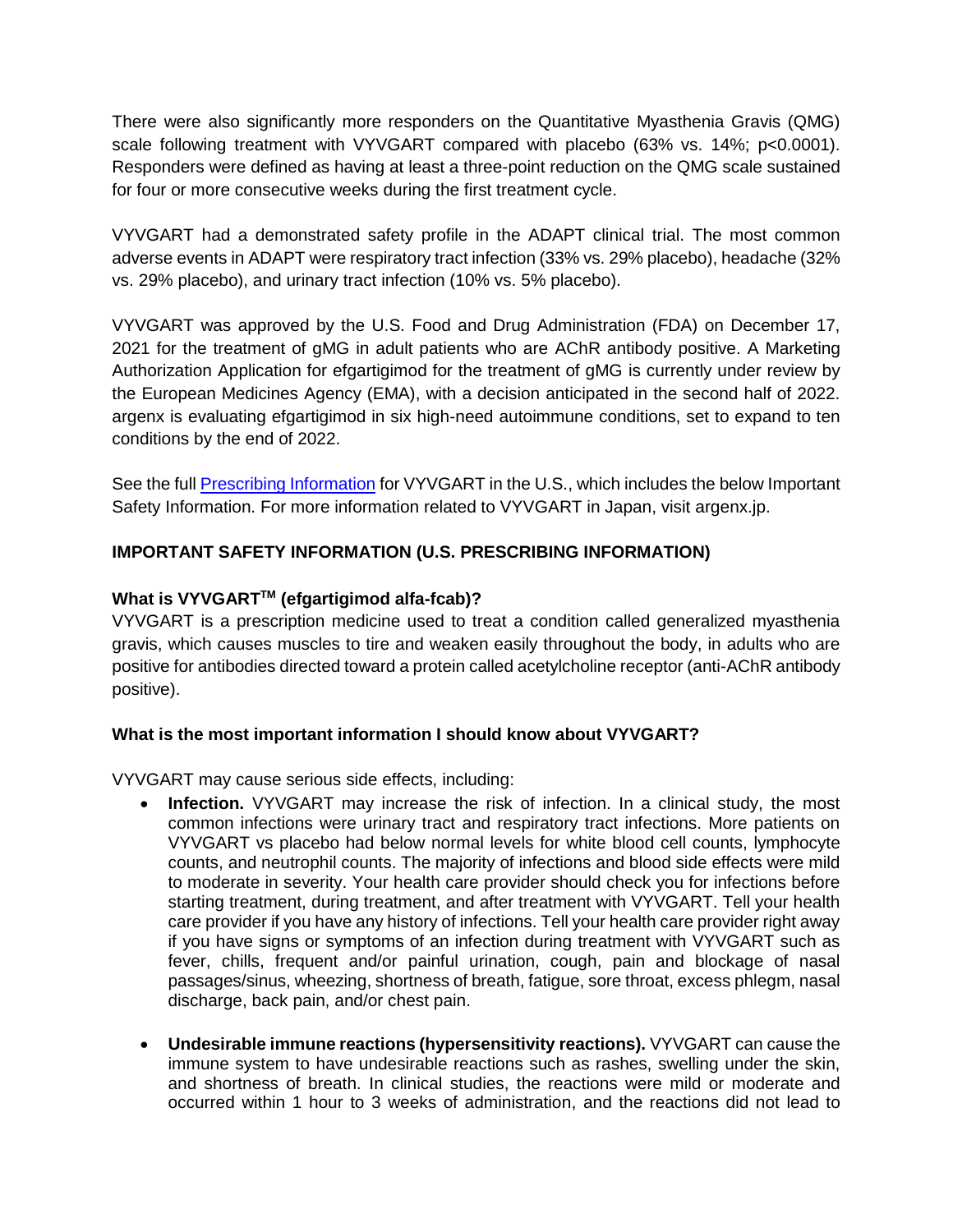VYVGART discontinuation. Your health care provider should monitor you during and after treatment and discontinue VYVGART if needed. Tell your health care provider immediately about any undesirable reactions.

Before taking VYVGART, tell your health care provider about all of your medical conditions, including if you:

- Have a history of infection or you think you have an infection
- Have received or are scheduled to receive a vaccine (immunization). Discuss with your health care provider whether you need to receive age-appropriate immunizations before initiation of a new treatment cycle with VYVGART. The use of vaccines during VYVGART treatment has not been studied, and the safety with live or live-attenuated vaccines is unknown. Administration of live or live-attenuated vaccines is not recommended during treatment with VYVGART.
- Are pregnant or plan to become pregnant and are breastfeeding or plan to breastfeed.

Tell your health care provider about all the medicines you take, including prescription and overthe-counter medicines, vitamins, and herbal supplements.

### **What are the common side effects of VYVGART?**

The most common side effects of VYVGART are respiratory tract infection, headache, and urinary tract infection.

These are not all the possible side effects of VYVGART. Call your doctor for medical advice about side effects. You may report side effects to the US Food and Drug Administration at 1-800-FDA-1088.

Please see the full Prescribing Information for VYVGART and talk to your doctor.

### **About VYVGART™**

VYVGART™ (efgartigimod alfa-fcab) is a human IgG1 antibody fragment that binds to the neonatal Fc receptor (FcRn), resulting in the reduction of circulating immunoglobulin G (IgG) autoantibodies. It is the first and only approved FcRn blocker. VYVGART is approved in the United States for the treatment of adults with generalized myasthenia gravis (gMG) who are antiacetylcholine receptor (AChR) antibody positive and in Japan for the treatment of adults with gMG who do not have sufficient response to steroids or non-steroidal immunosuppressive therapies (ISTs).

### **About Generalized Myasthenia Gravis**

Generalized myasthenia gravis (gMG) is a rare and chronic autoimmune disease where IgG autoantibodies disrupt communication between nerves and muscles, causing debilitating and potentially life-threatening muscle weakness. Approximately 85% of people with MG progress to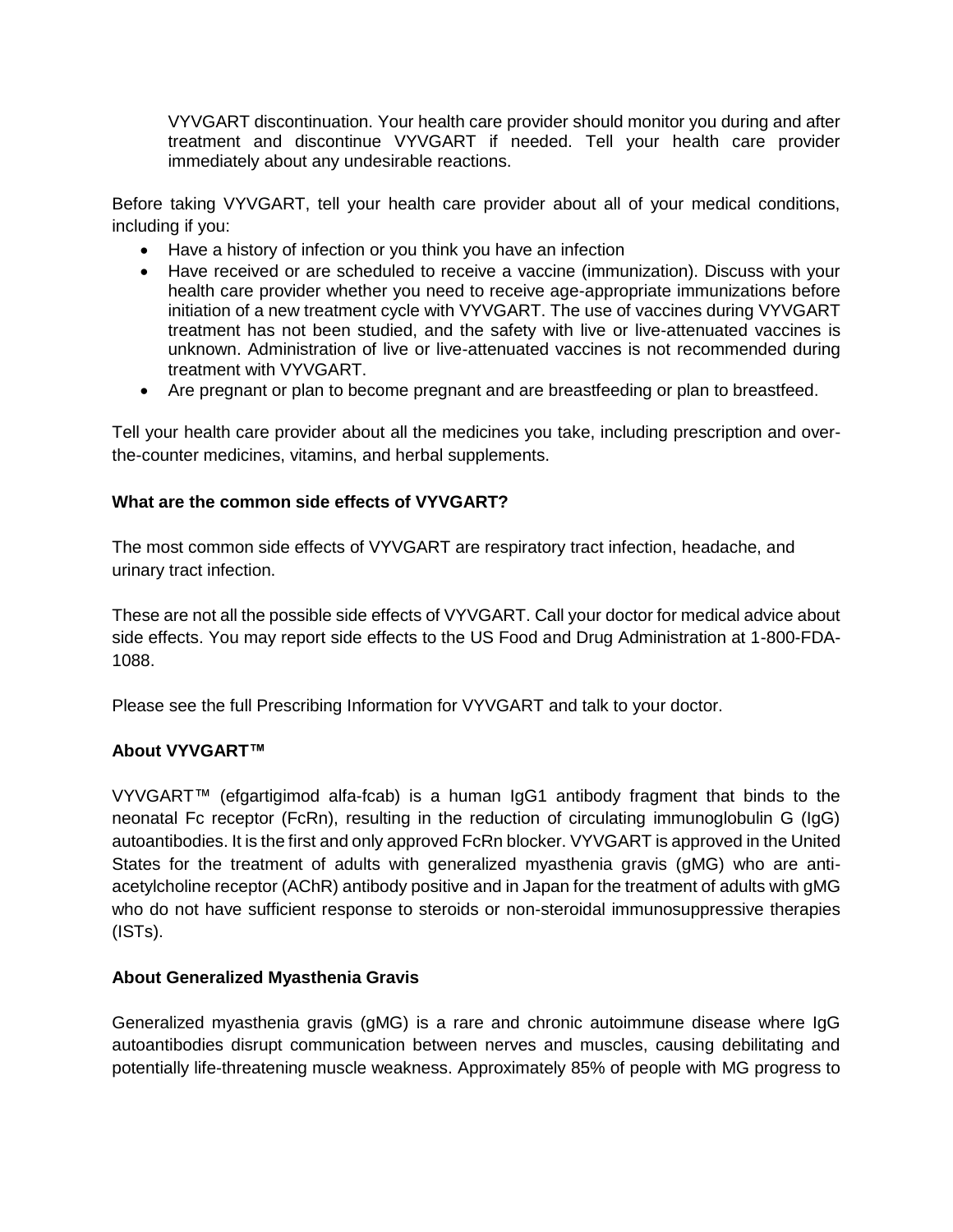gMG within 24 months<sup>1</sup>, where muscles throughout the body may be affected. Patients with confirmed AChR antibodies account for approximately 85% of the total gMG population.<sup>1</sup>

### **About argenx**

argenx is a global immunology company committed to improving the lives of people suffering from severe autoimmune diseases. Partnering with leading academic researchers through its Immunology Innovation Program (IIP), argenx aims to translate immunology breakthroughs into a world-class portfolio of novel antibody-based medicines. argenx developed and is commercializing the first-and-only approved neonatal Fc receptor (FcRn) blocker in the U.S. and Japan. The Company is evaluating efgartigimod in multiple serious autoimmune diseases and advancing several earlier stage experimental medicines within its therapeutic franchises. For more information, visit www.argenx.com and follow us on [LinkedIn,](https://www.linkedin.com/company/argenx/) [Twitter,](https://twitter.com/argenxglobal) and [Instagram.](https://www.instagram.com/argenxglobal)

#### **References**

<sup>1</sup> Behin et al. New Pathways and Therapeutics Targets in Autoimmune Myasthenia Gravis. J Neuromusc Dis 5. 2018. 265-277

<sup>2</sup> Howard JF Jr, Utsugisawa K, Benatar M, et al. Safety and efficacy of efficacy of eculizumab in anti-acetylcholine receptor antibody-positive refractory generalised myasthenia gravis (REGAIN): a phase 3, randomised, double-blind, placebo-controlled, multicenter study. Lancet Neurol. 2017; 16: 976-86

### **For further information, please contact:**

Media: Kelsey Kirk [kkirk@argenx.com](mailto:kkirk@argenx.com)

Joke Comijn (EU) [jcomijn@argenx.com](mailto:jcomijn@argenx.com)

Investors: Beth DelGiacco [bdelgiacco@argenx.com](mailto:bdelgiacco@argenx.com)

Michelle Greenblatt [mgreenblatt@argenx.com](mailto:mgreenblatt@argenx.com)

#### **Forward-looking Statements**

*The contents of this announcement include statements that are, or may be deemed to be, "forward-looking statements." These forward-looking statements can be identified by the use of forward-looking terminology, including the terms "believes," "hope," "estimates," "anticipates," "expects," "intends," "may," "will," or "should" and include statements argenx makes concerning its global launch strategy; its expectation*